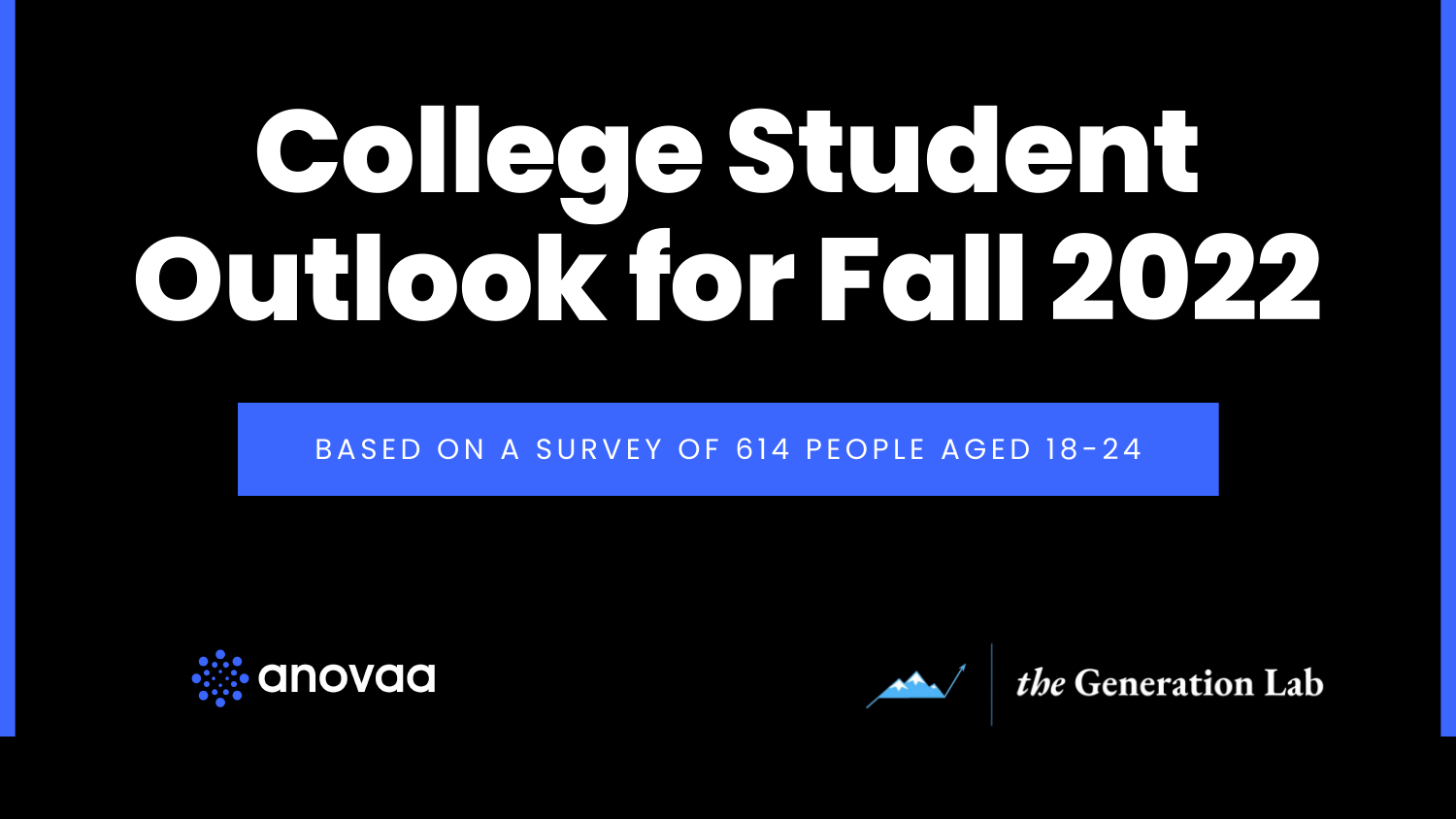The Generation Lab, a Washington D.C. based a polling and research firm, in partnership with Anovaa, conducted a survey of 614 young people, age 18-24 regarding their views surrounding the value of college, affordability, financing methods and motivating factors.

# **METHODOLOGY**

#### **About The Generation Lab**

The Generation Lab helps translate youth views and behavior for media, academia, businesses, government, and the American public. Whether through a one-day snapshot poll, or a multi-year longitudinal study, we pursue youth truth for our clients and the American public. Learn more at thegenerationlab.com

#### **About Anovaa**

Anovaa is a financial technology company designed to help lenders of all sizes stand up or digitally transform their loan programs. Using the Anovaa platform, banks, credit unions and specialty lenders can configure their end-to-end customer experience without standing up large internal operations or significant technology infrastructure investment.For more information, visit anovaa.com



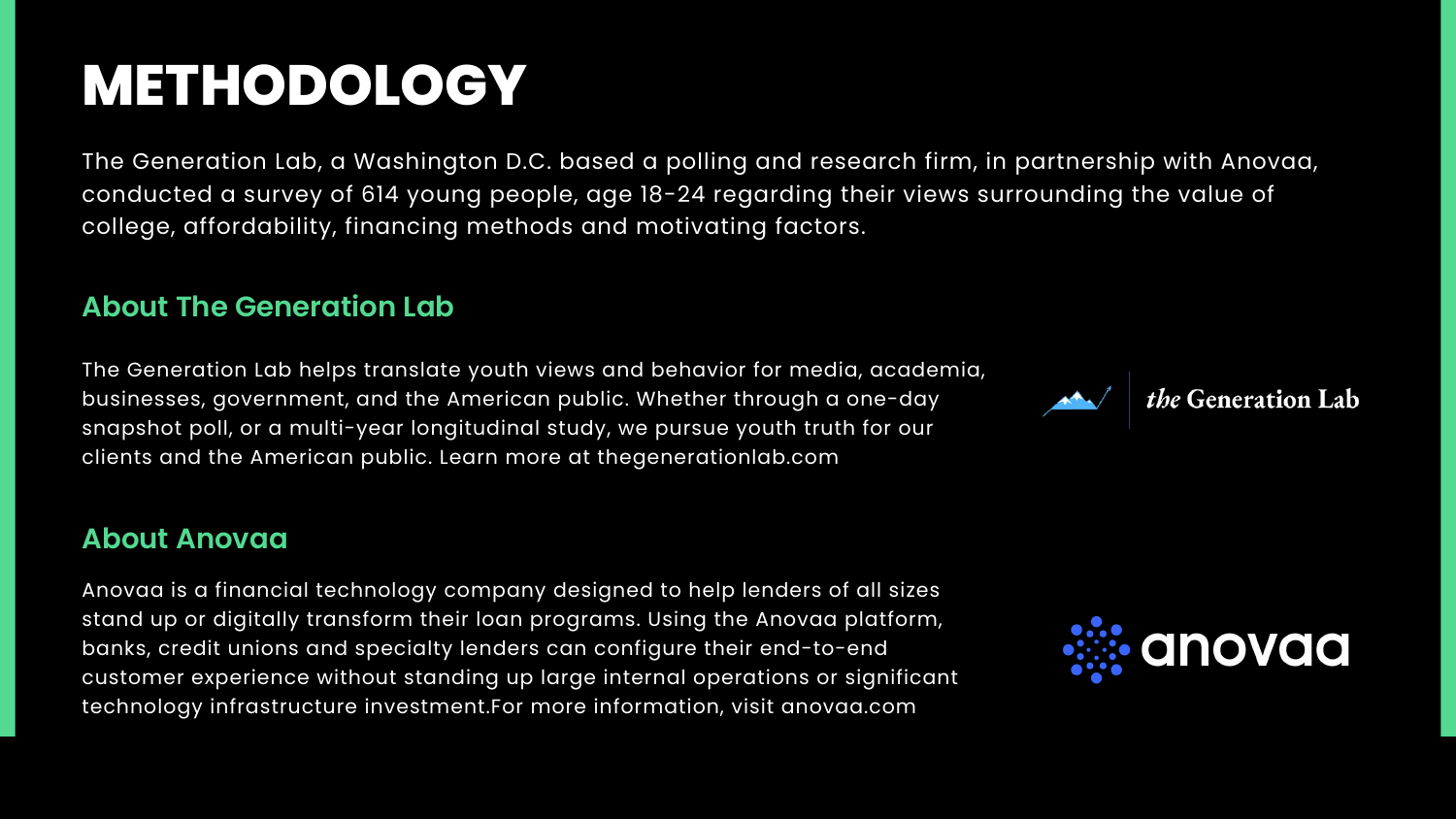#### **Overview**

Young people stare into a fast-changing horizon as they contemplate post-Diploma plans. As "value of college" op-eds abound, we have less debate about how to remedy an overvalued college experience.

# *INTRODUCTION*

#### **State of play**

Between innovation in affordability, and completely alternative paths, we need to simultaneously listen to young people while guiding them toward new options to launch their futures affordably.

#### **So Anovaa**

In partnership with The Generation Lab conducted original polling on how young people view the college, loan and professional landscape. This polling serves as a "baseline" with regard to a strategy to probe, diagnose, and innovate towards smart and successful solutions to the challenge at hand.

*Based on a survey of 614 young people aged 18 - 24 conducted on March 8-11, 2022.*

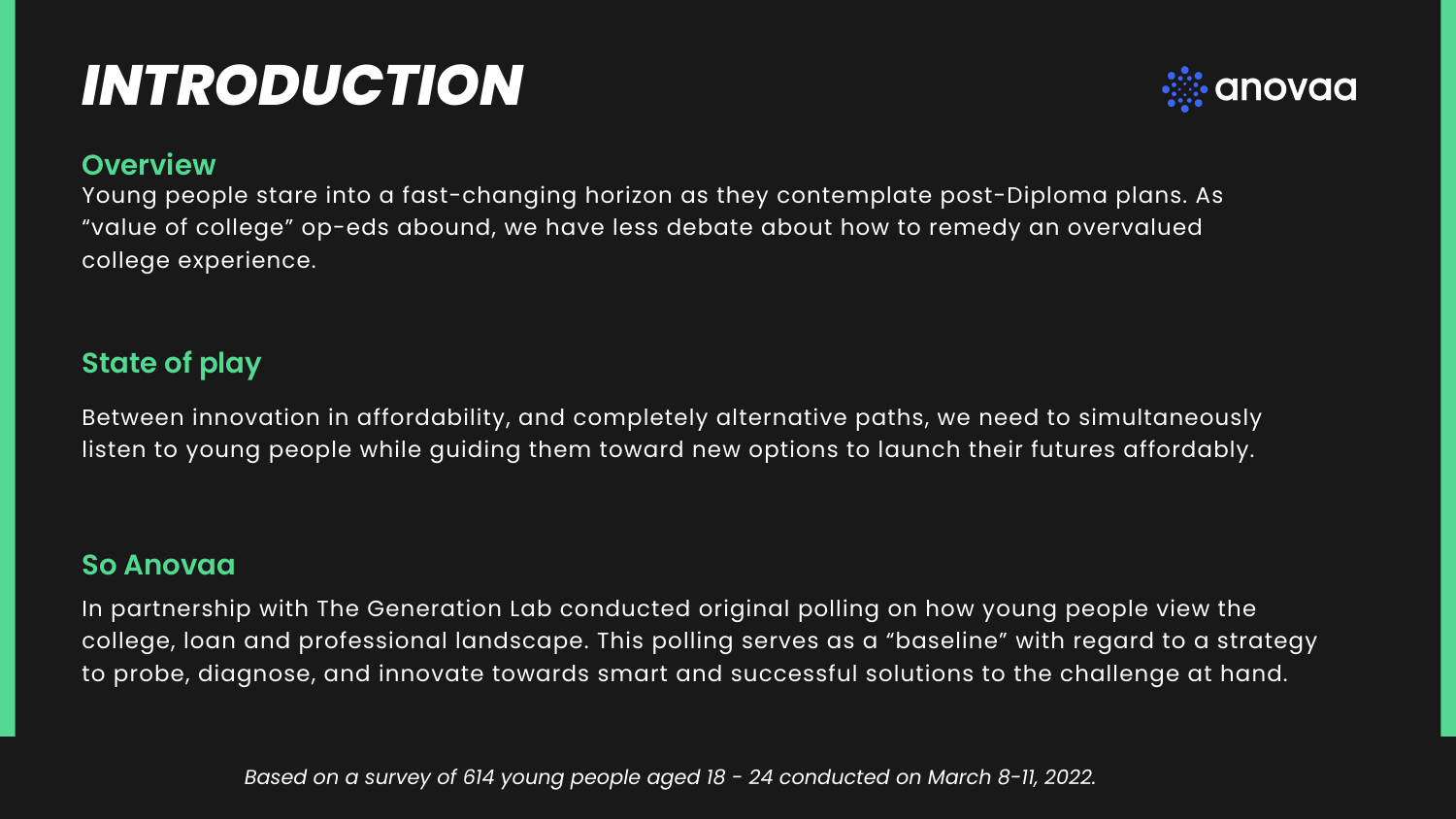# *KEY INSIGHTS*

Over half (57%) of respondents stated that **getting a four-year college degree is worth the cost**

Nearly two-thirds **hoped for post graduation factors that set them up for success such as getting** a well-paying job (73%) and obtaining skills they can use in their professional life (66%)

When taking out loans, nearly half (49%) indicated that it was **due to their school aid package being less than they anticipated**

**Cost is the most important factor** when deciding on a college (71% of responses)

Of those NOT attending college cost was a primary consideration and majority (73%) stated that they **felt confident about finding a well-paying job without a degree**

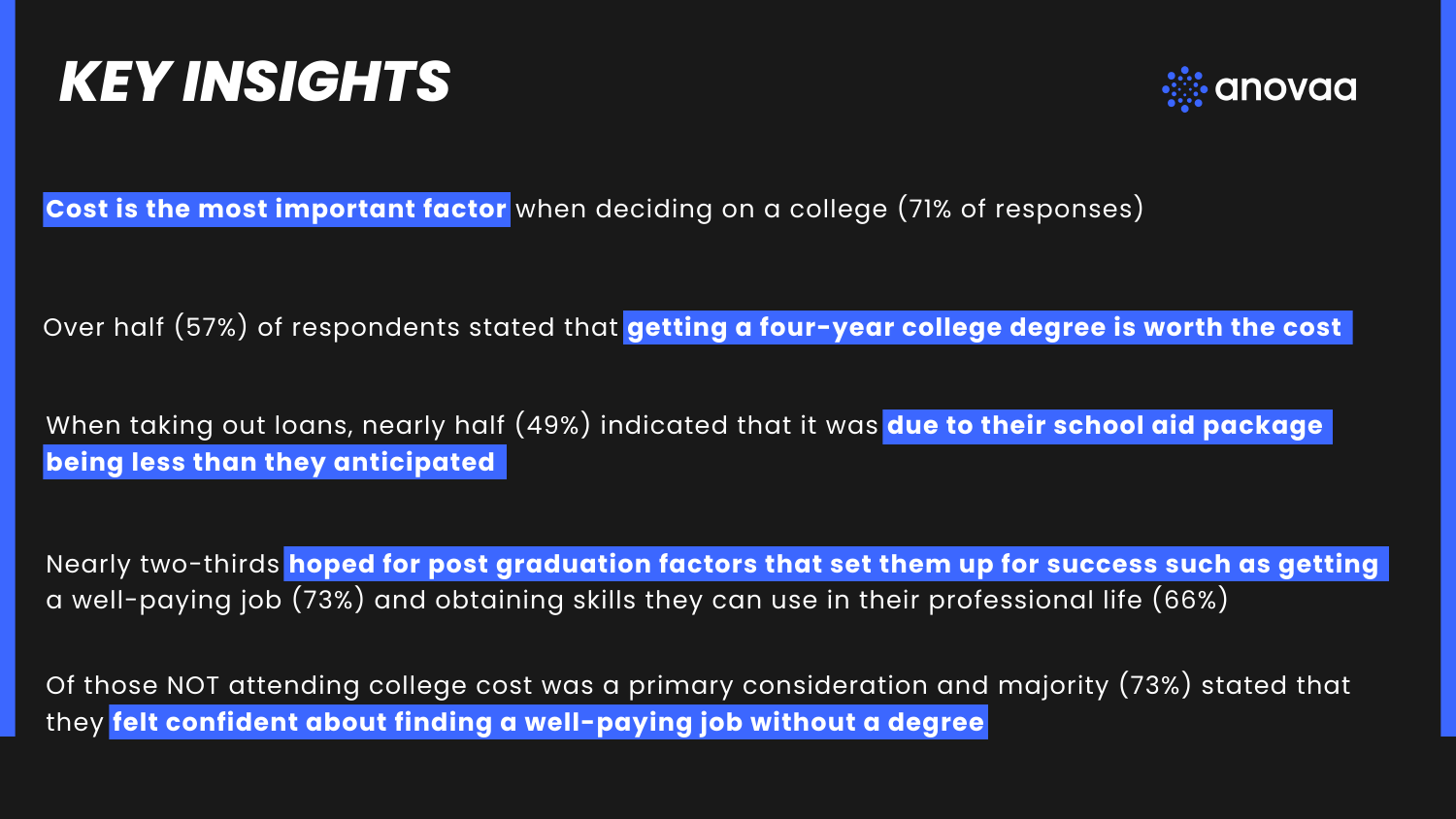### Working and attending college are the most common plans



**Work full-time or part-time**



"Which of the following are you doing right now or planning to do in the next 12 month?" (Select all that apply)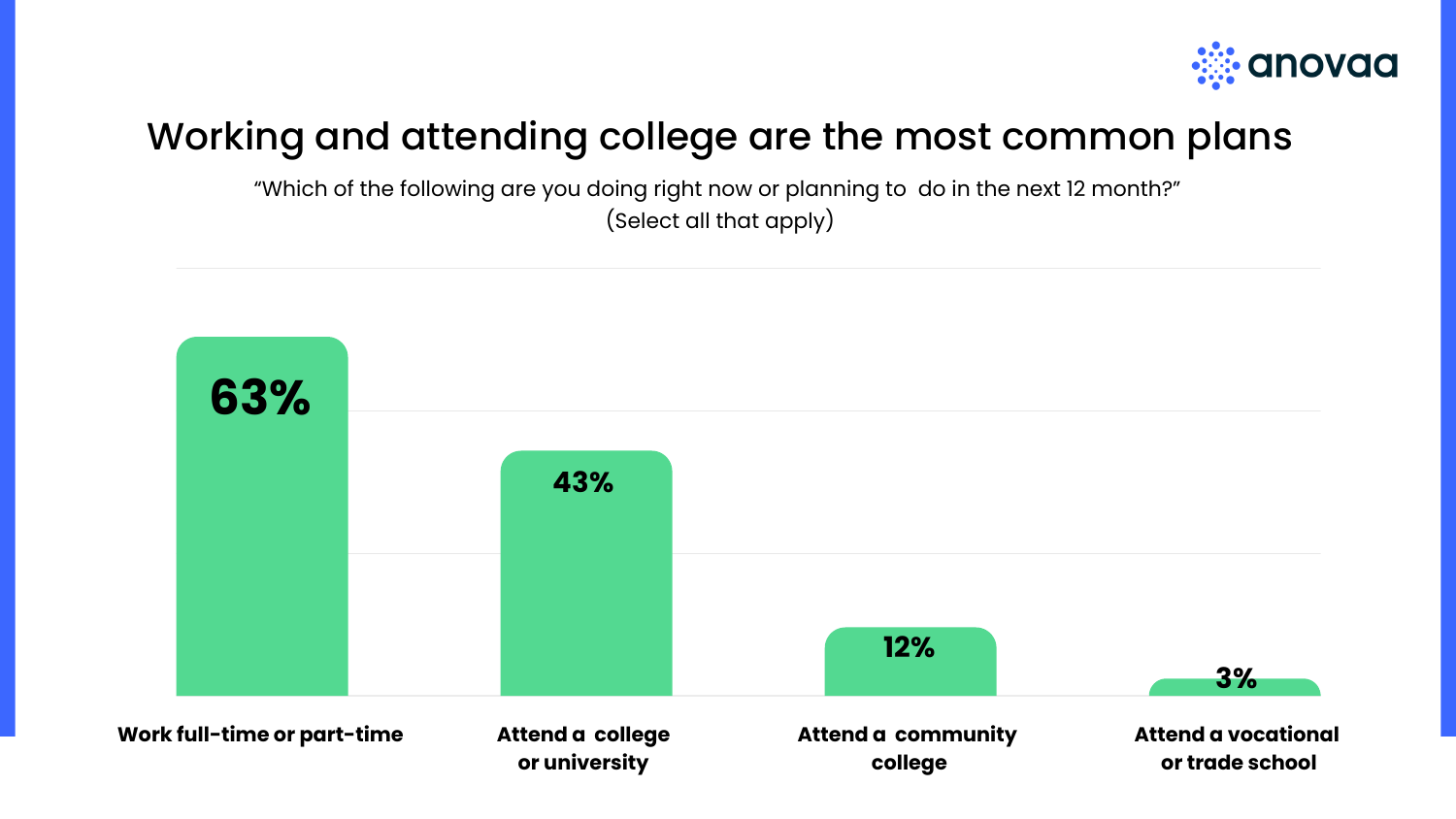### Youth are divided whether a four-year degree is worth the cost

"These days, would you say that getting a four-year college degree is worth the cost, or not?"





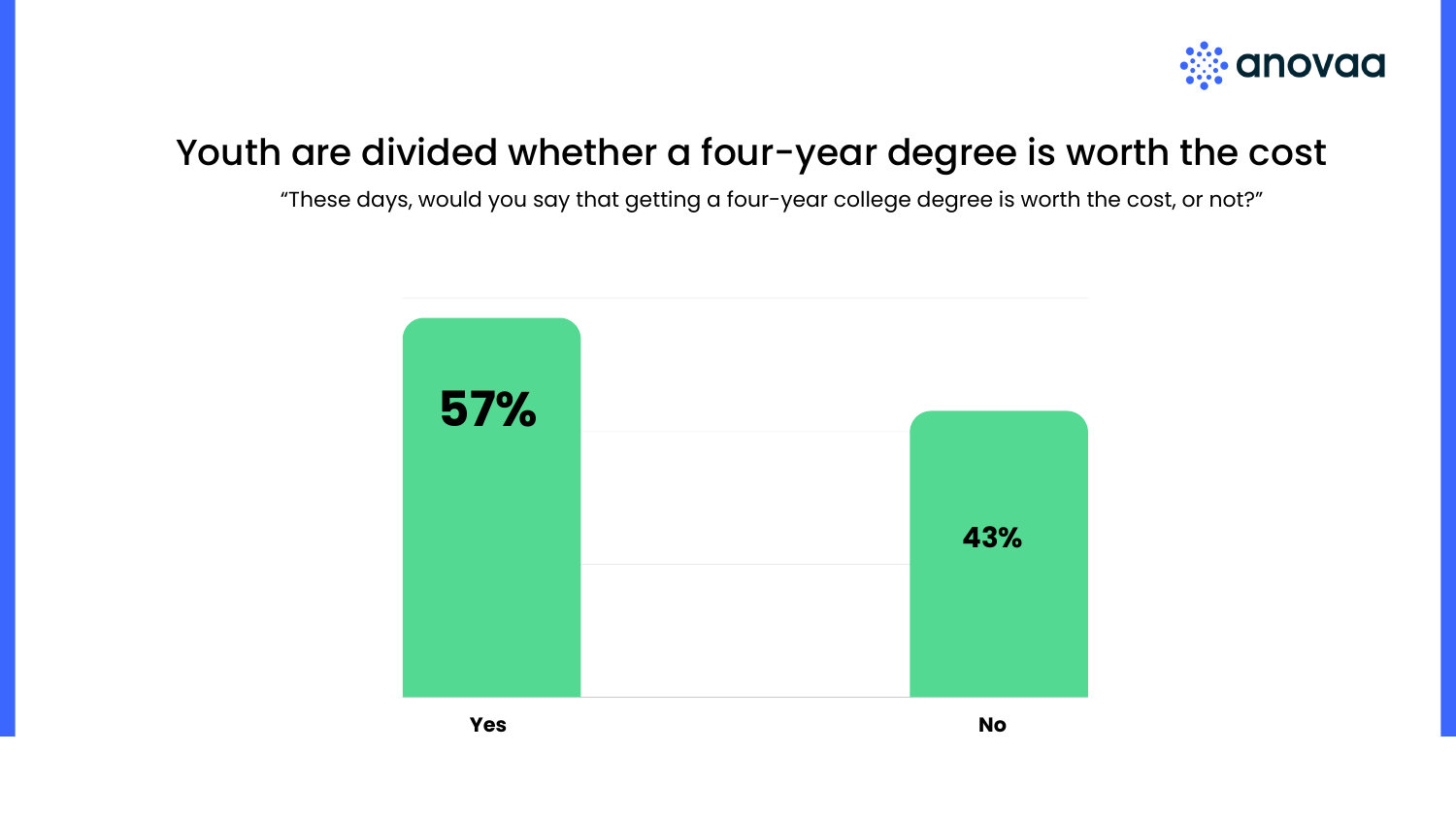### Vocational & on the job training considered best preparation

"In general, how well do you think each of the following prepares someone for success in today's economy?"



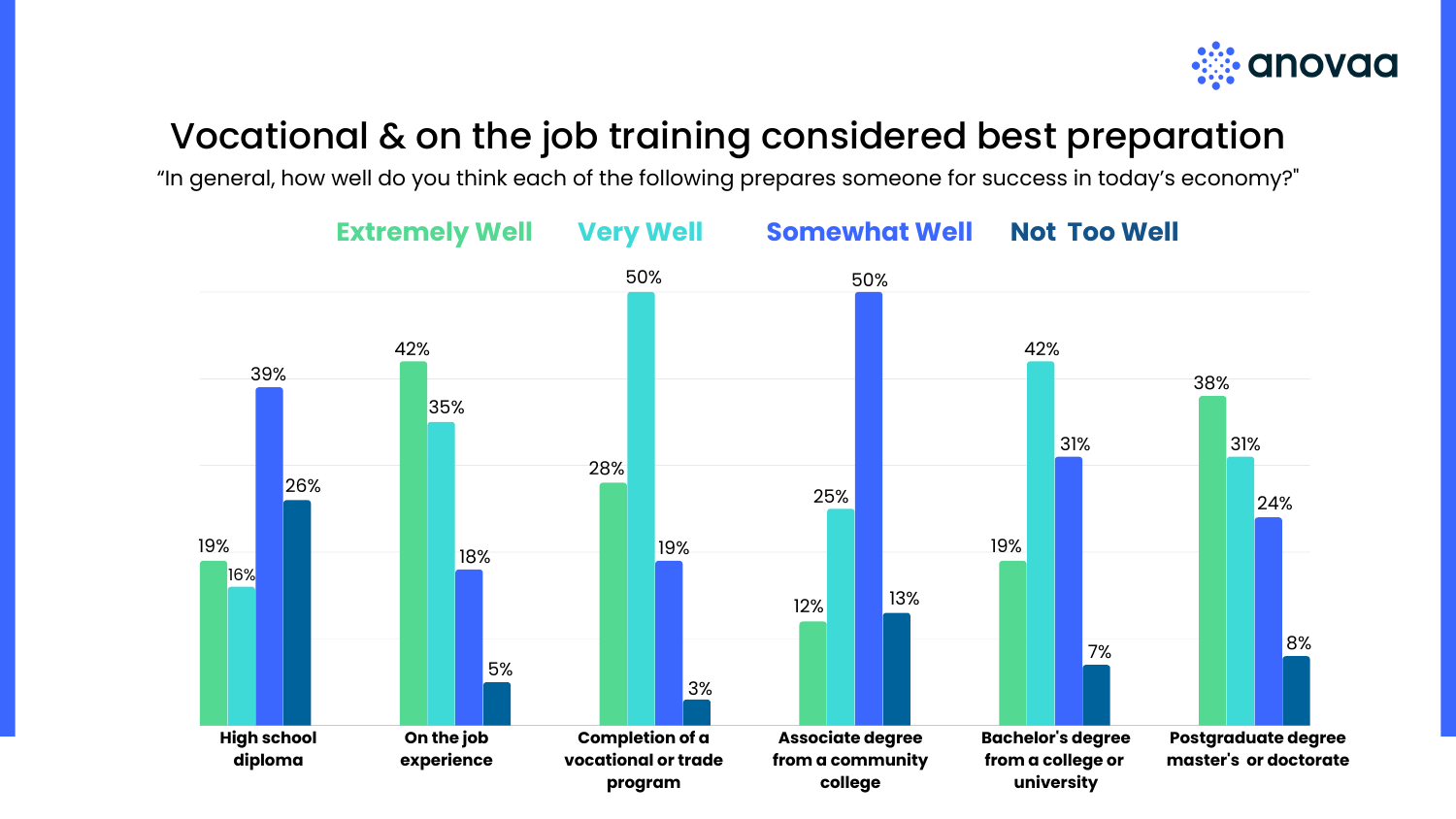### College goers want to gain skills & access high-paying jobs

"Besides a college diploma, what are you hoping to get the most from your college experience?" (Select the 3 most important)

**in my personal**





**group of friends**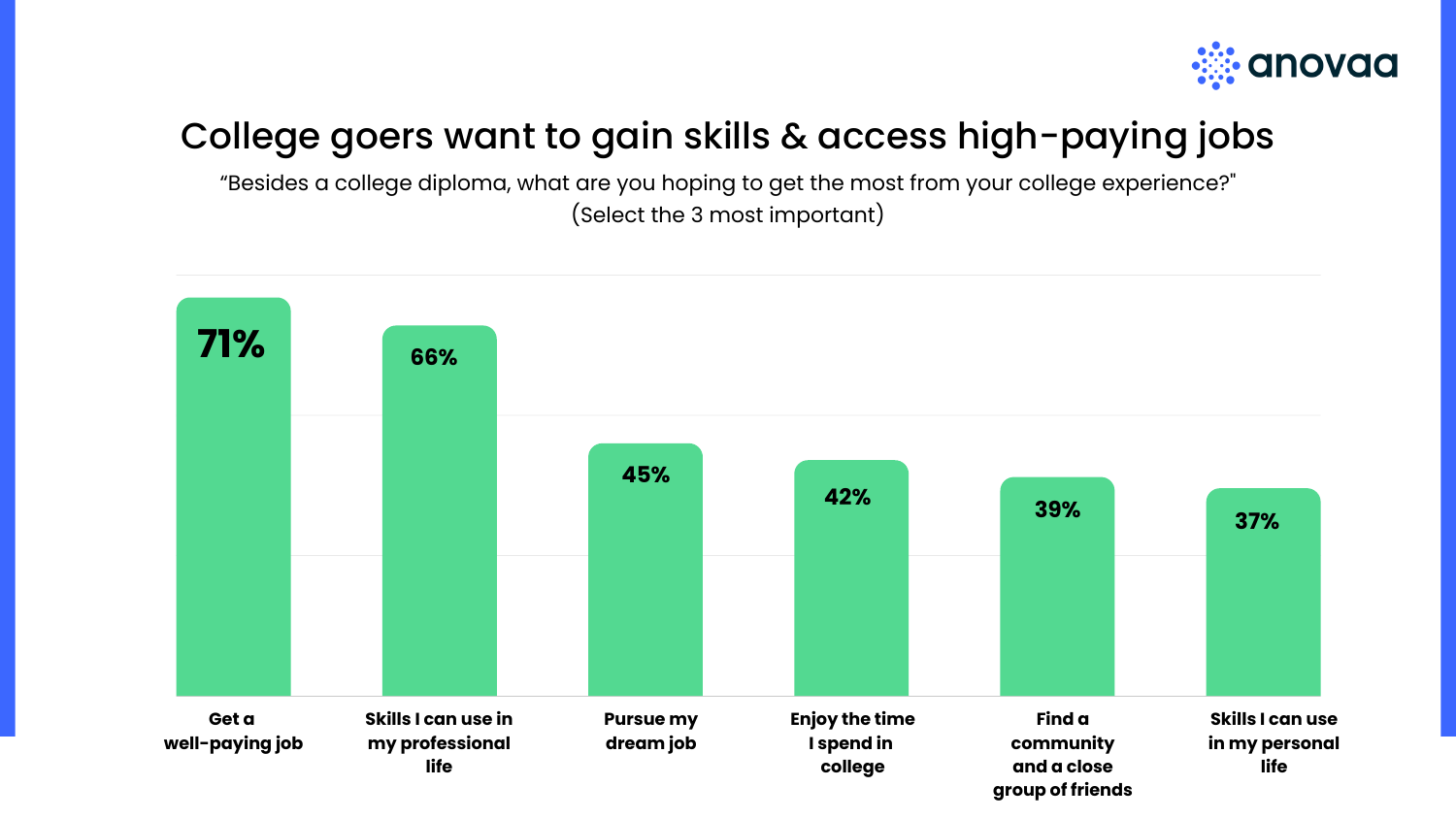#### Female respondents were **more focused on landing their dream job after college** while male respondents were **more interested in finding a community and close group of friends.**



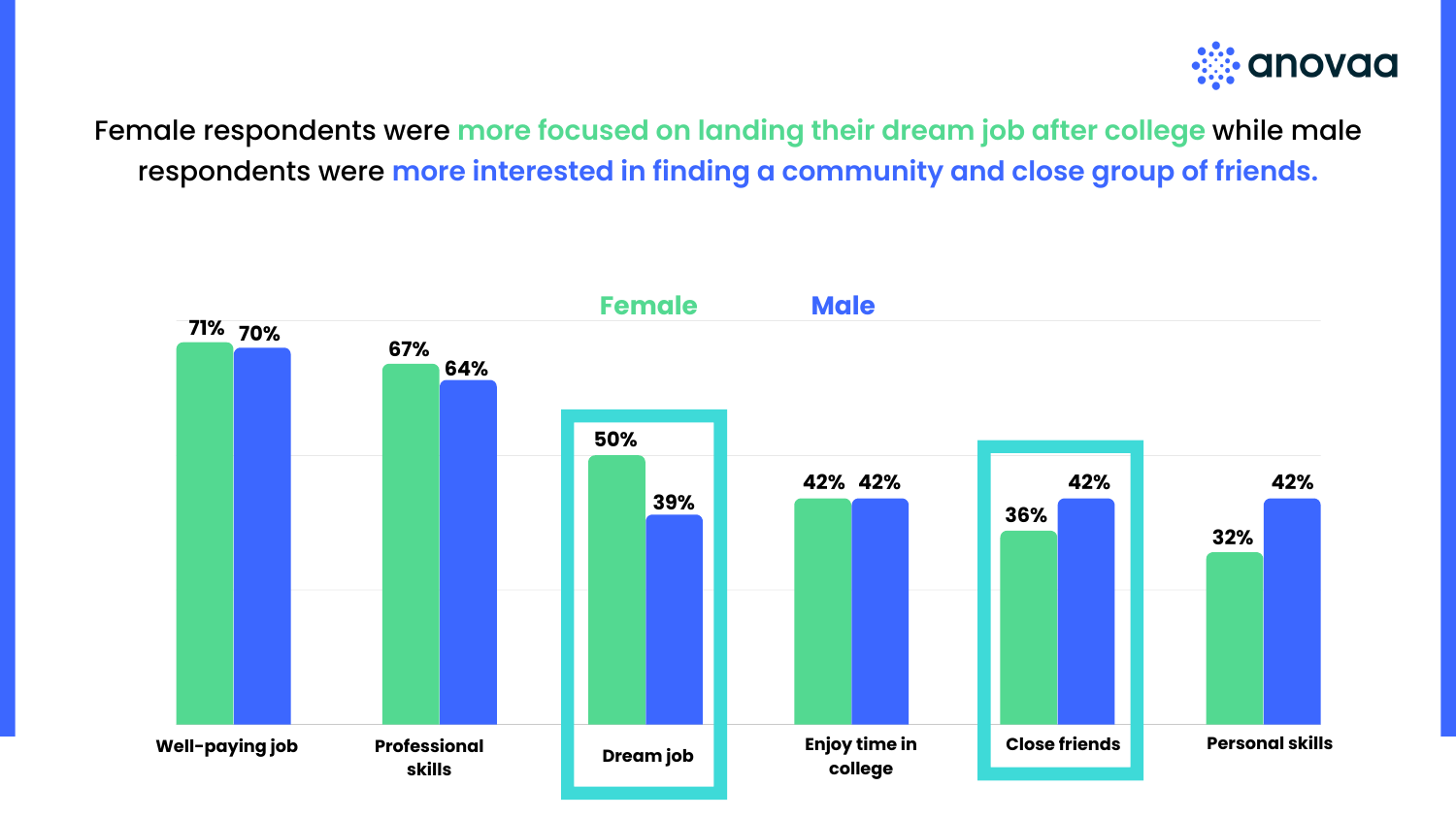### Cost is most important factor when deciding on a college

"What are the most important factors in deciding which college to attend?" (Select the 3 most important)



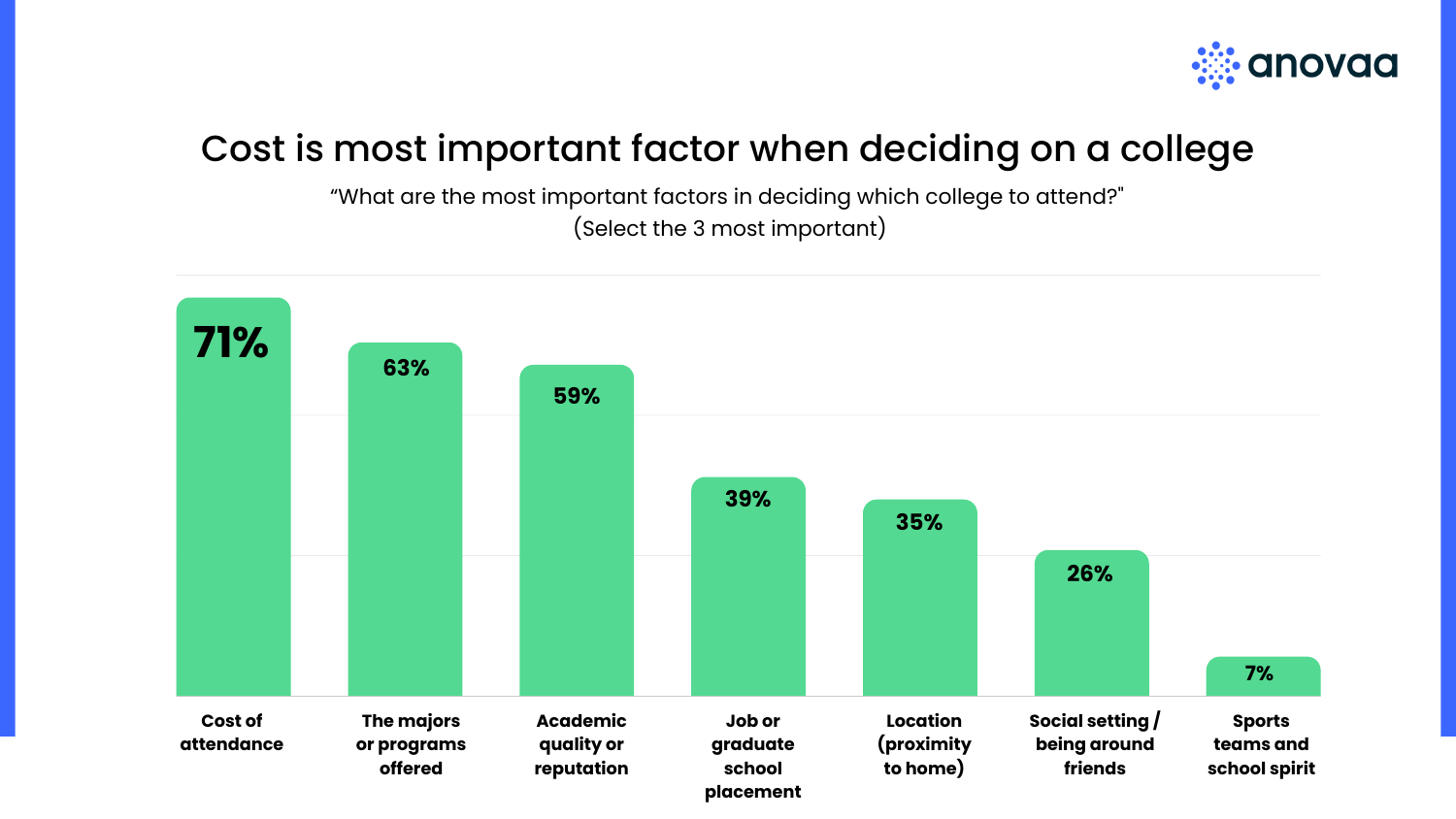Female respondents were **more conscious of the majors or programs offered and distance from their home** while male respondents were **focused on academic quality or reputation and job or graduate school placement**.



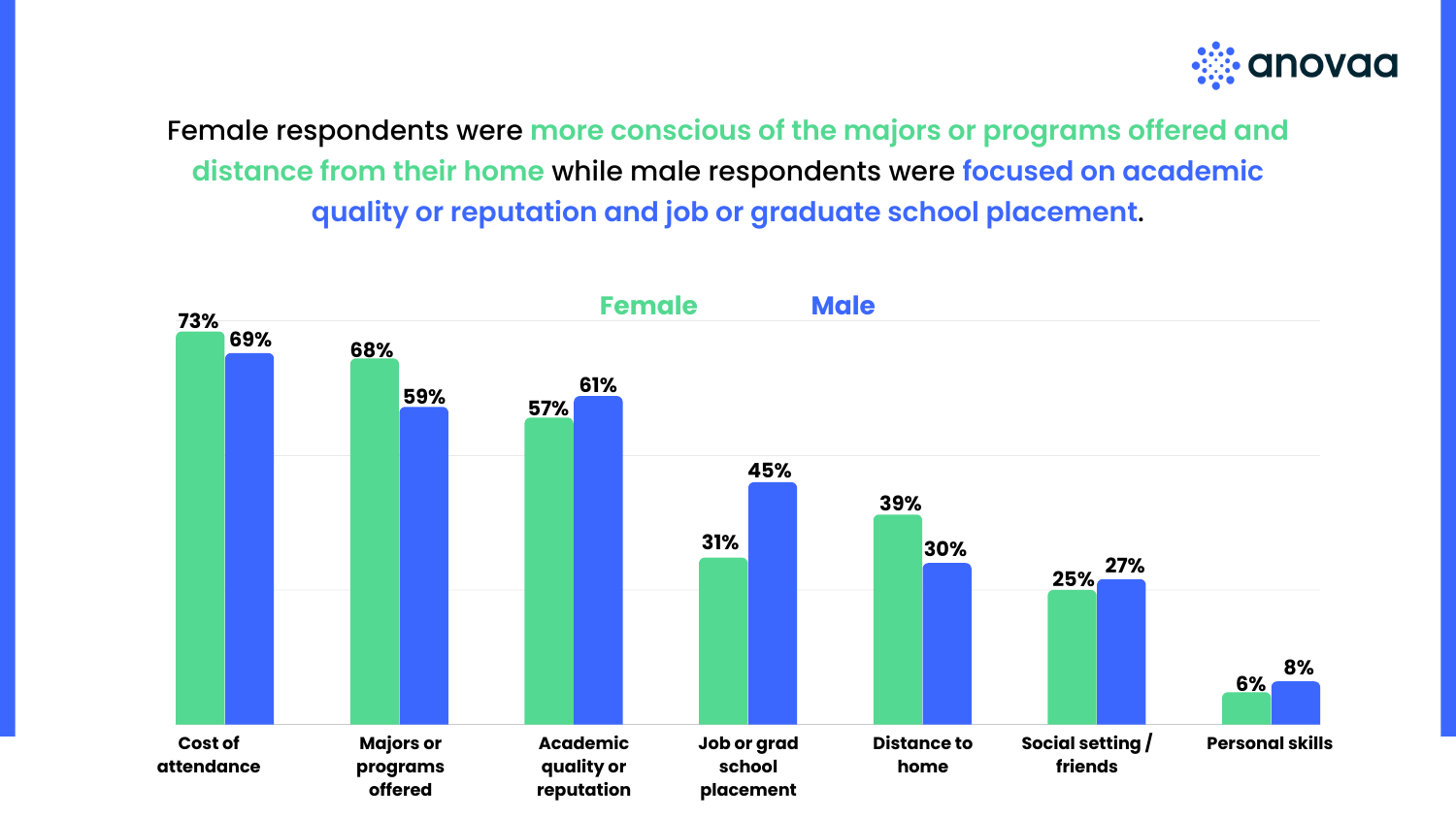#### Nearly all students explore grants and scholarships before choosing a college

"Please indicate what financial aid options you explored when making your decision to attend college?" (Select all that apply)



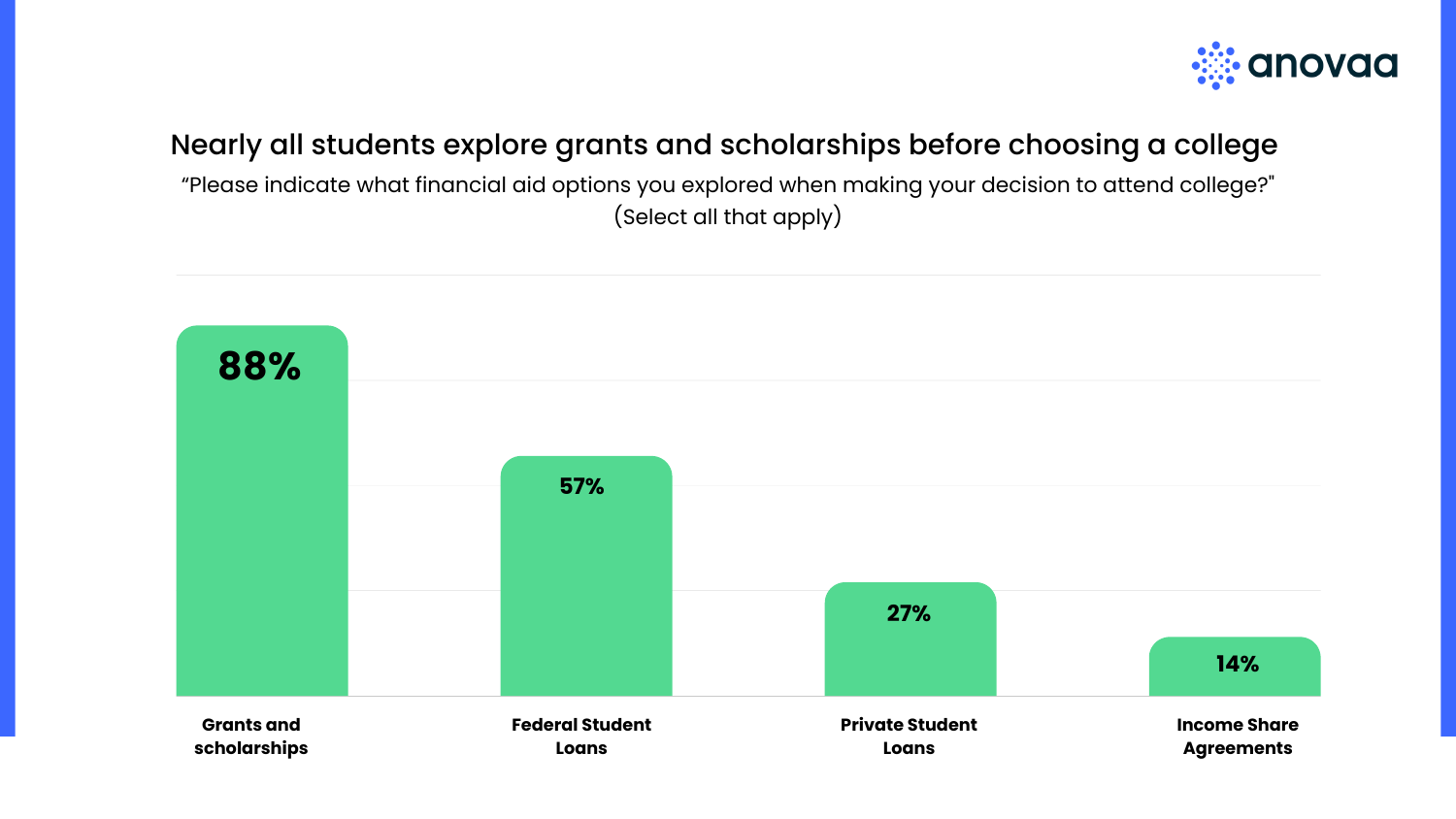#### Scholarships and loans both considered in student decisions

"Please indicate what financial aid options you did use when making your decision to attend college?" (Select all that apply)



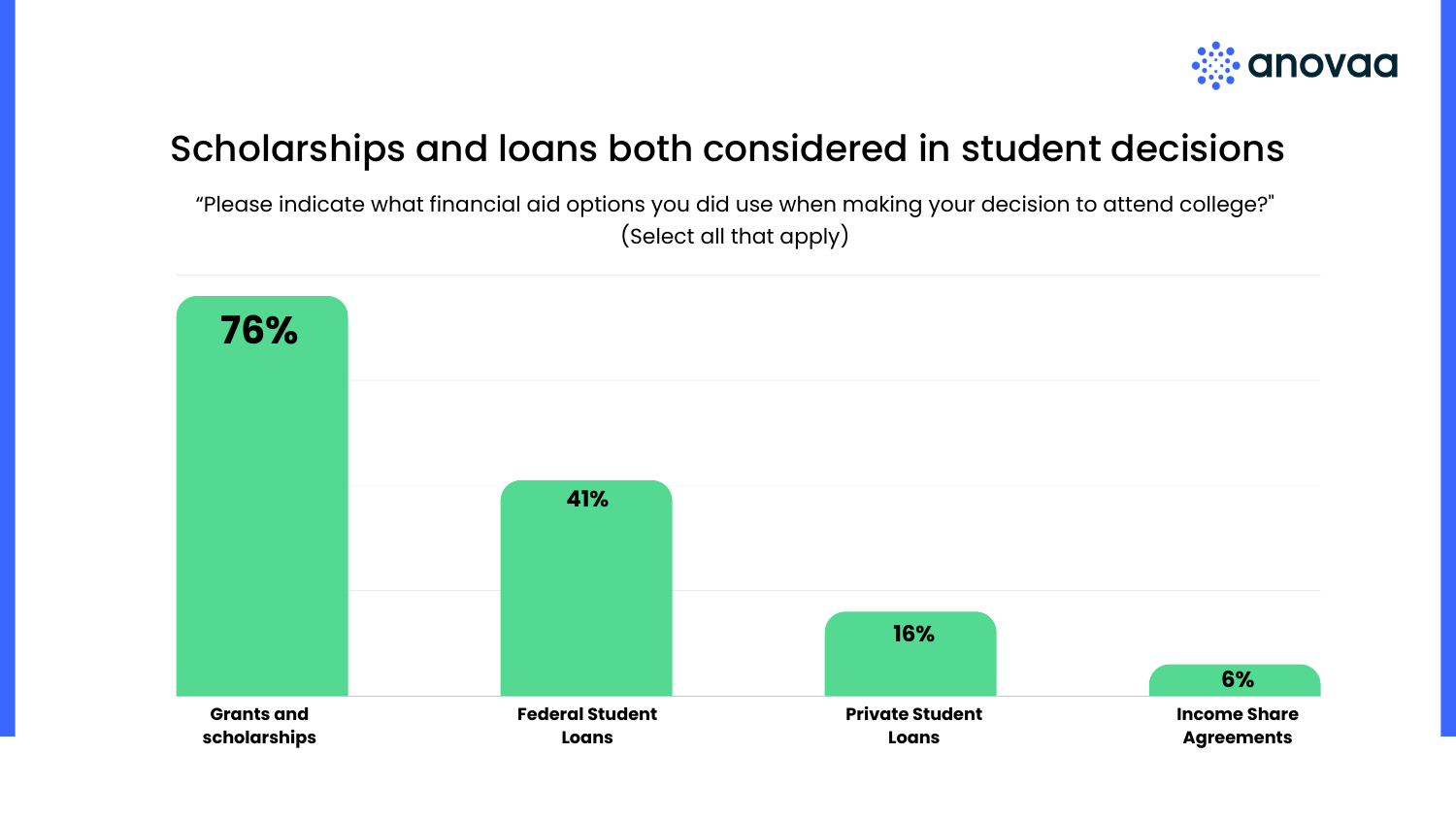Black or African American respondents were among the most likely to consider and utilize private student loans (driven primarily by their school aid package not covering the full cost of attendance (42%))

## **American**

**Asian**





# **23% 37% 17% 23% Explored Private Student Loans Utilized Private Student Loans 8% 24%**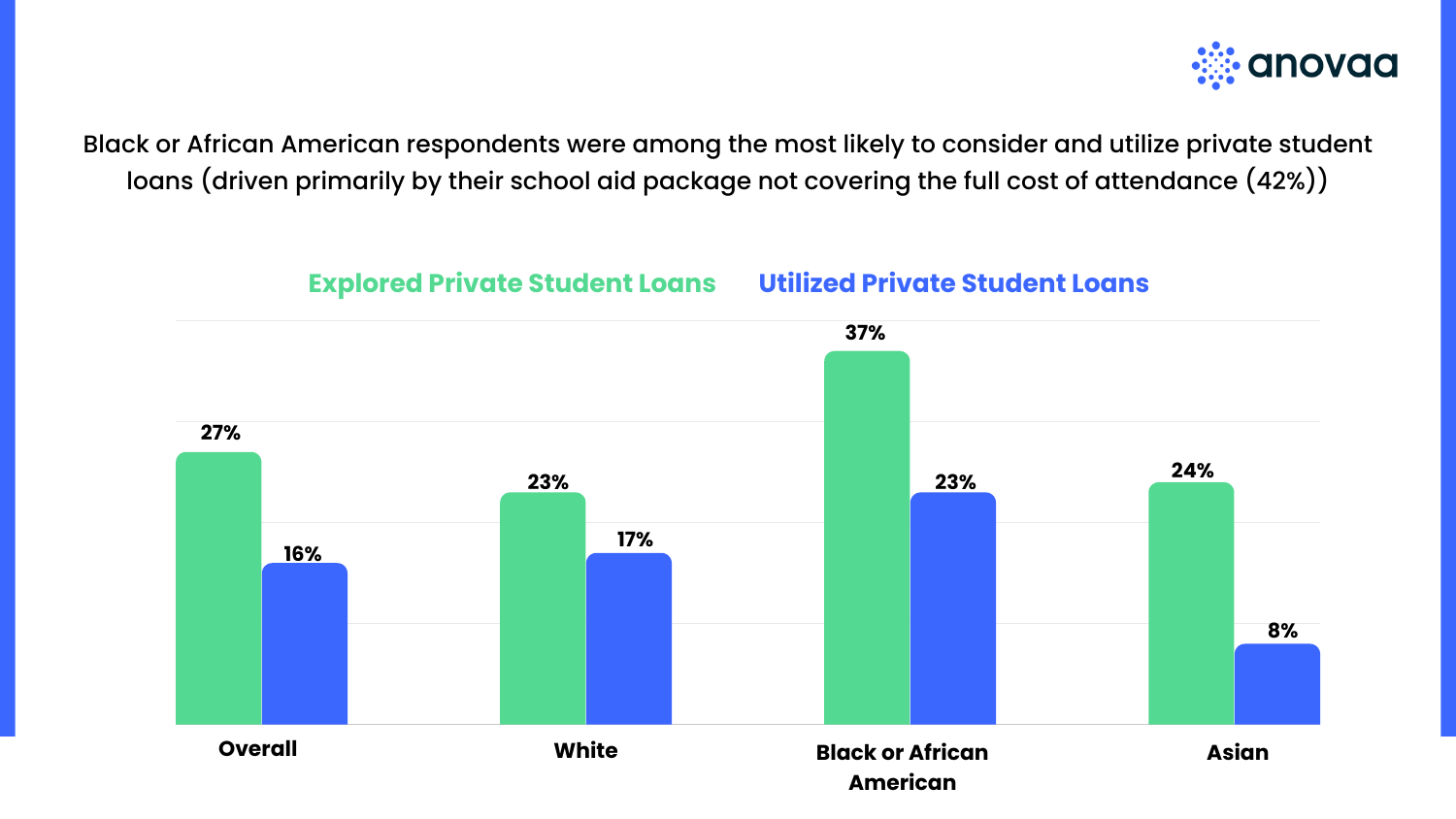#### Top financing reason was that aid package didn 't cover full cost

"Why did you take out a loan or participate in an income-based repayment program?"

**Tuition cost was higher than initially anticipated**





**Initial student aid package did not cover the full cost of attendance**

**Additional funding was needed for housing, books, etc.**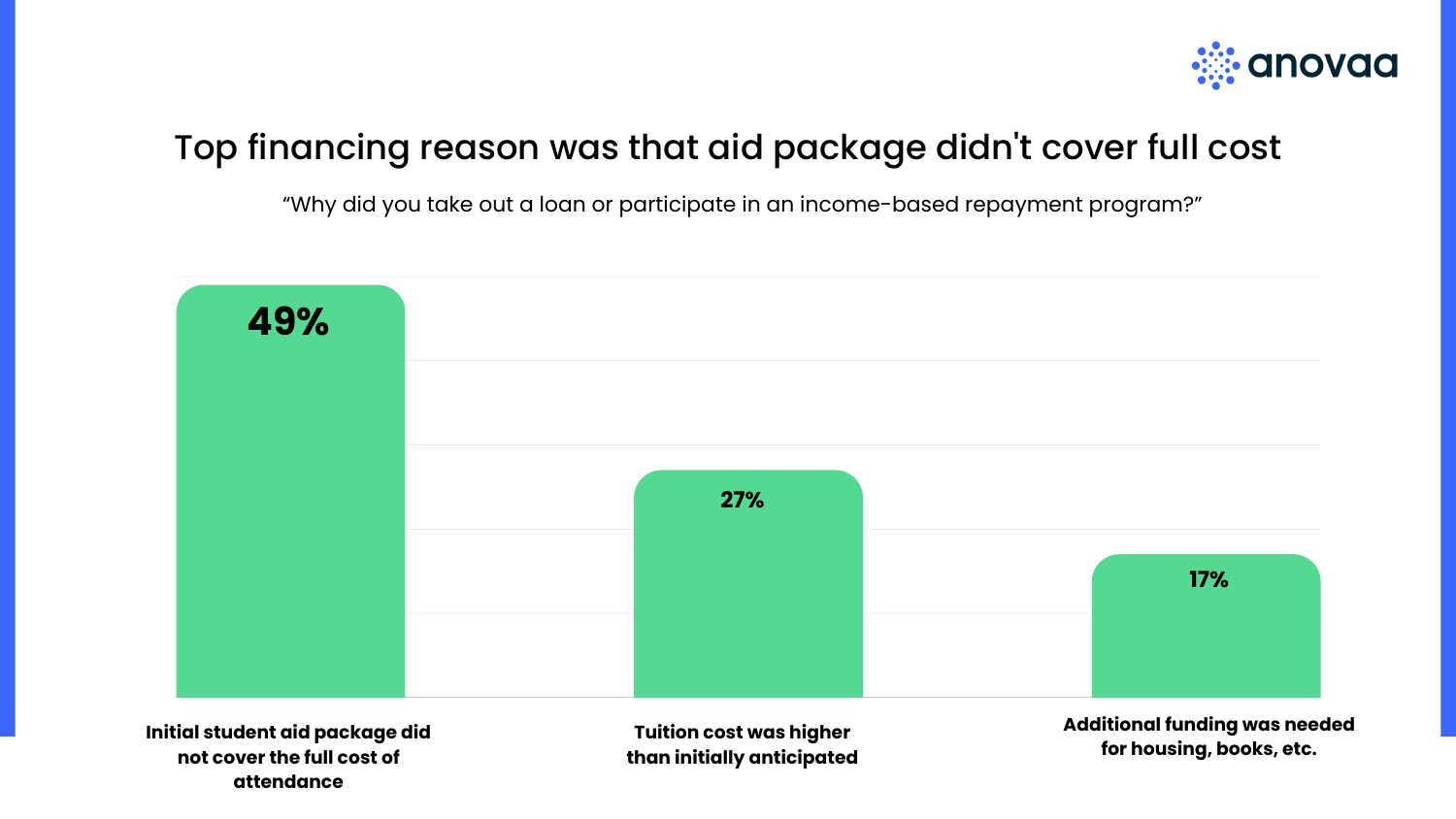#### Most would choose to attend college again

"If you were to decide whether or not to attend college today, would you do it again?"



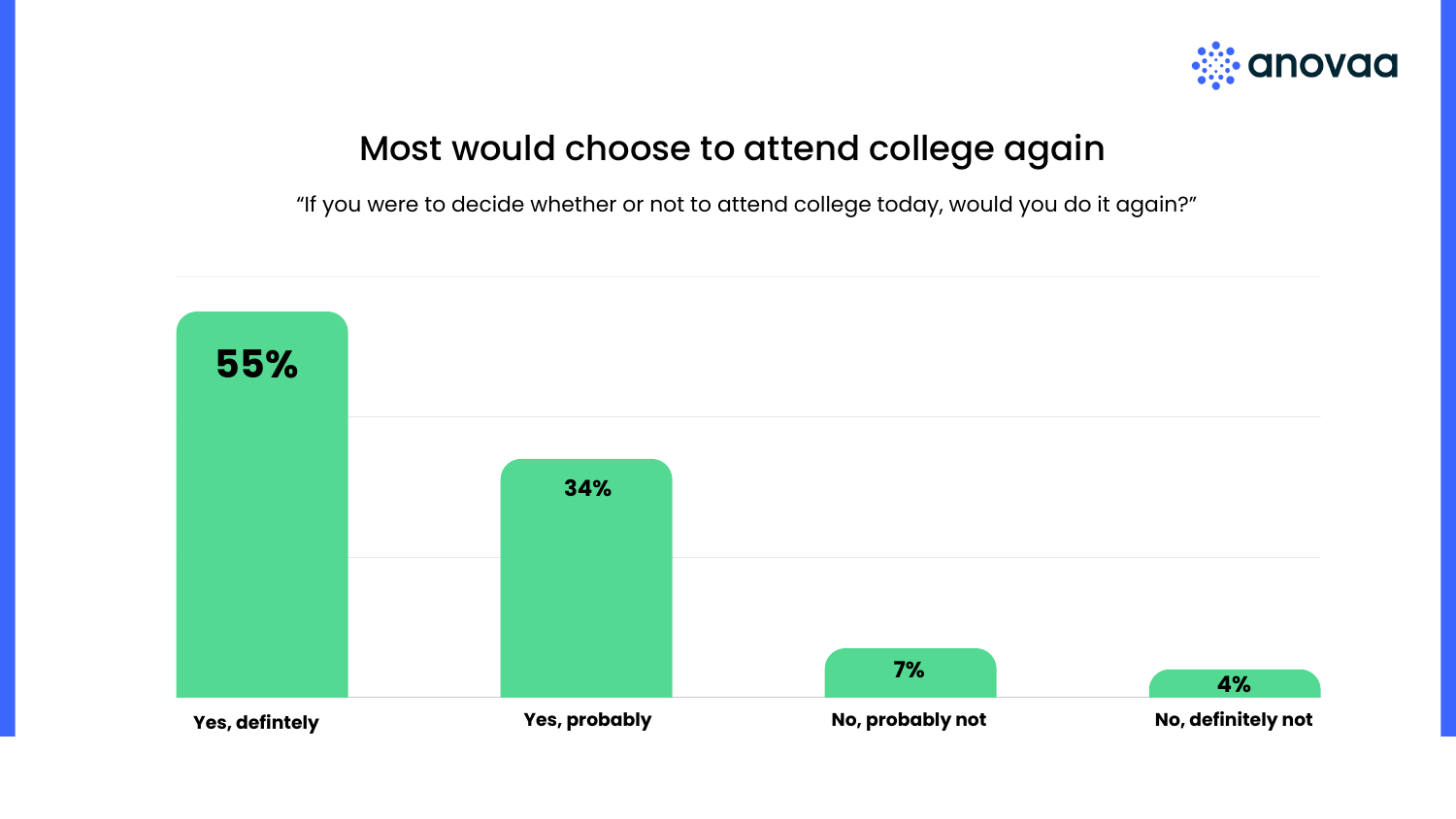"How much was the cost of college a determining factor in your decision or plans to not attend a 4-year college?"

" In general, do you think there are lots of good-paying jobs that do not require a college degree?"





#### **Primarily cost**



### Plenty of good paying jobs without degree

### **Reasons NOT to attend college**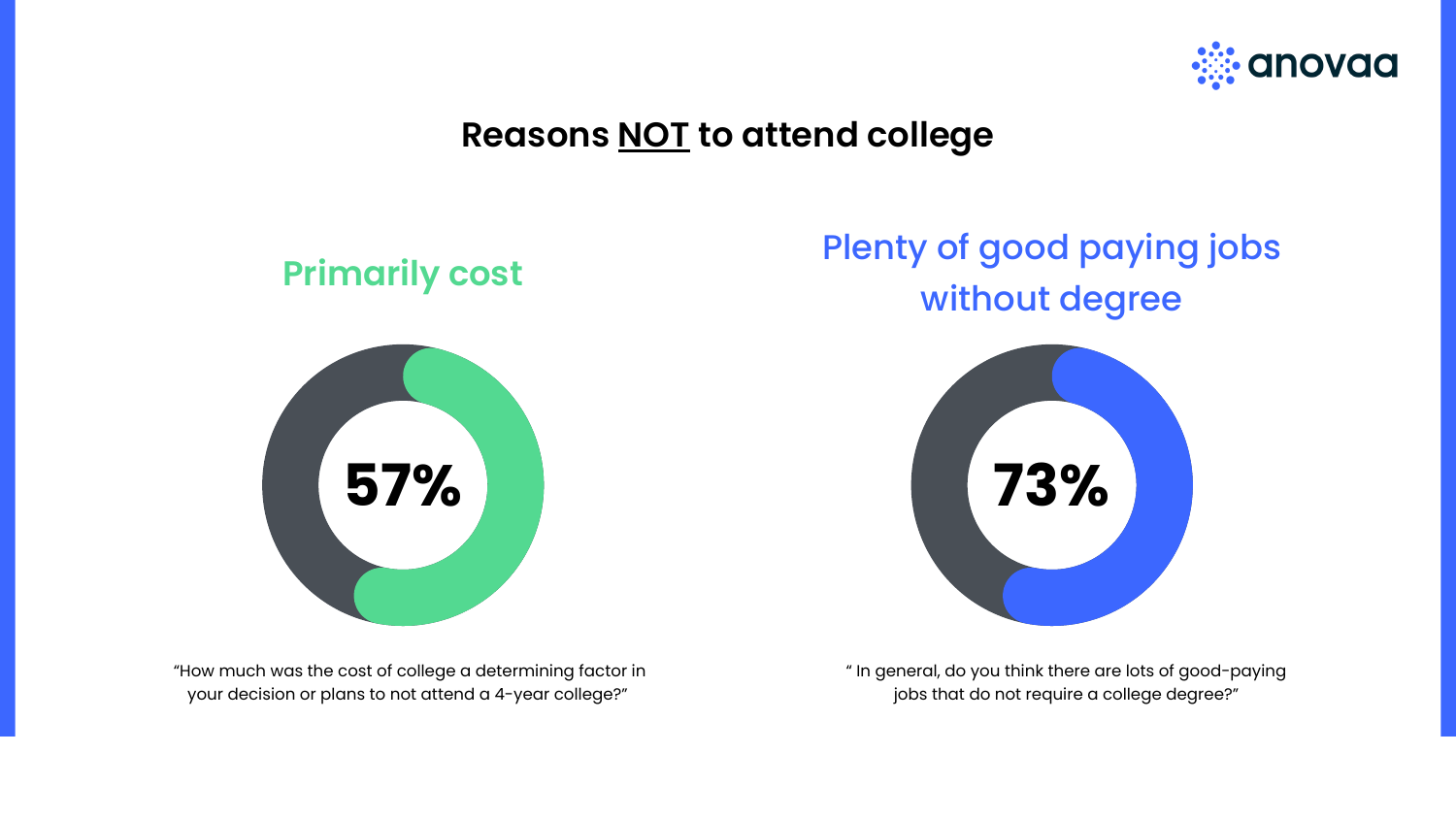### Most not attending considered grants & loans

"What financial aid options did you explore when making the decision or plan not to attend a 4-year college?" (Check all that apply)